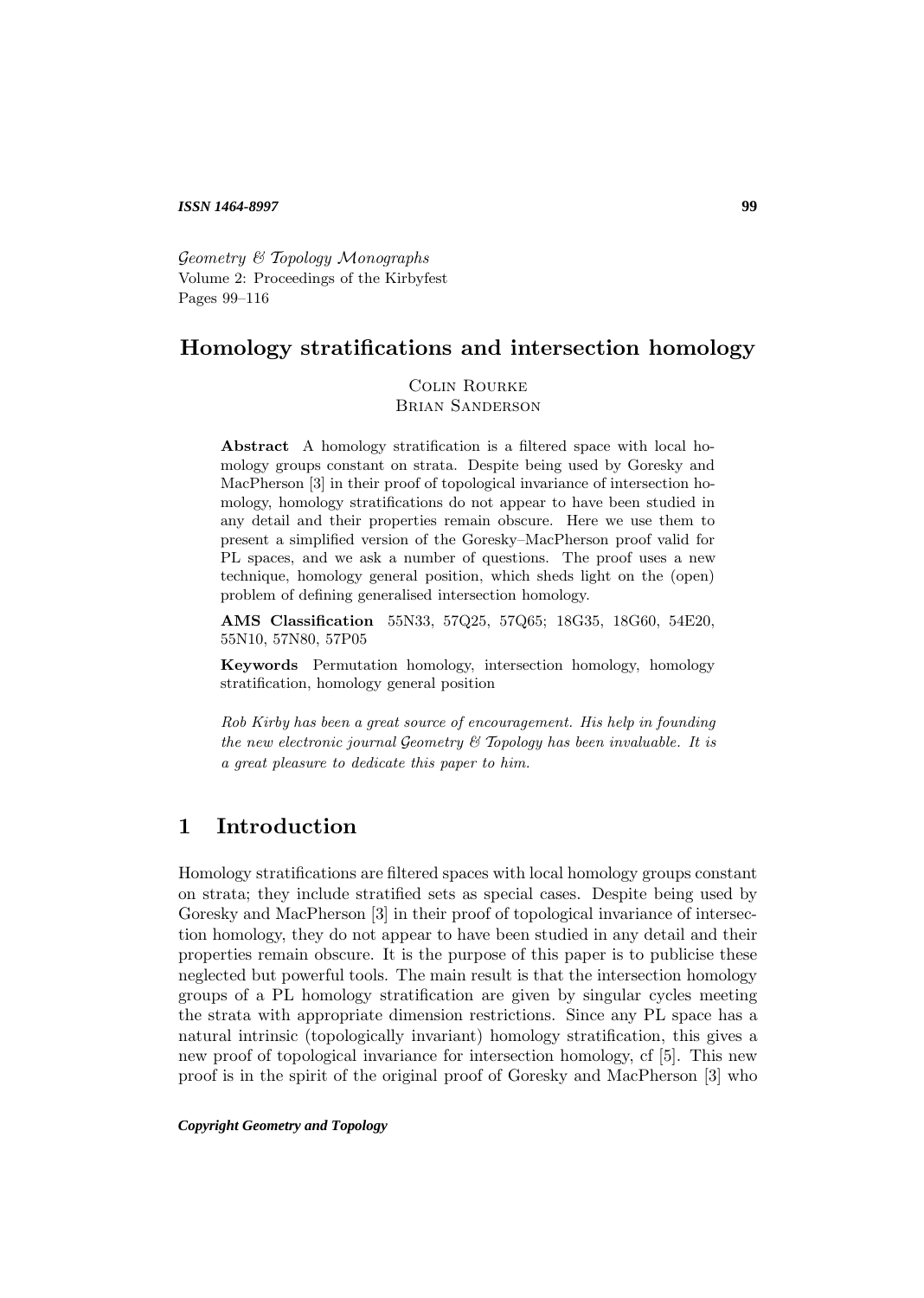used a similar, but more technical, definition of homology stratification. It applies only to PL spaces, but these include all the cases of serious application (eg algebraic varieties). In the proof we introduce a new tool: a homology general position theorem for homology stratifications. This theorem sheds light on the (open) problem of defining intersection bordism and, more generally, generalised intersection homology.

The rest of this paper is arranged as follows. In section 2 we define *permutation homology groups.* These are groups  $H_i^{\pi}(K)$  defined for any principal n–complex K and permutation  $\pi \in \Sigma_{n+1}$ . Permutation homology is a convenient device (implicit in Goresky and MacPherson [2]) for studying intersection homology. We prove that, for a PL manifold, all permutation homology groups are the same as ordinary homology groups. In section 3 we prove that the groups are PL invariant for *allowable* permutations by giving an equivalent singular definition (for a stratified set). This makes clear the connection with intersection homology. In section 4 we extend the arguments of section 2 to homology manifolds and in section 5 we define homology stratifications, extend the arguments of sections 3 and 4 to homology stratifications and deduce topological invariance. In section 6 we discuss the problem of defining intersection bordism (and more generally, generalised intersection homology) in the light of the ideas of previous sections. Finally in section 7 we ask a number of questions about homology stratifications.

## **2 Permutation homology**

We refer to [9] for details of PL topology. Throughout the paper a *complex* will mean a locally finite simplicial complex and a *PL space* will mean a topological space equipped with a PL equivalence class of triangulations by complexes. Let  $K$  be a *principal*  $n$ –complex, ie, a complex in which each simplex is the face of an *n*-simplex. Let  $K^{(1)}$  denote the (barycentric) first derived complex of K. Recall that  $K^{(1)}$  is the subdivision of K with simplexes spanned by barycentres of simplexes of  $K$ ; more precisely, if we denote the barycentre of a typical simplex  $A_i \in K$  by  $a_i$  then a typical simplex of  $K^{(1)}$  is of the form  $(a_{i_0}, a_{i_1}, \ldots, a_{i_k})$  where  $A_{i_0} < A_{i_1} < \ldots < A_{i_k}$  and  $A_i < A_j$  means  $A_i$  is a face of  $A_j$ .

Now let  $\pi \in \Sigma_{n+1}$ , the symmetic group, ie,  $\pi: \{0, 1, \ldots, n\} \to \{0, 1, \ldots, n\}$ is a permutation. Define subcomplexes  $K_i^{\pi}$  of  $K^{(1)}$ ,  $0 \leq i \leq n$ , to comprise simplexes  $(a_{i_0}, a_{i_1},...,a_{i_k})$  where  $\dim(A_{i_s}) \in {\pi(0),..., \pi(i)}$  for  $0 \leq s \leq k$ . In other words  $K_i^{\pi}$  is the full subcomplex of  $K^{(1)}$  generated by the barycentres of simplexes of dimensions  $\pi(0), \pi(1) \dots \pi(i)$ . The definition implies that  $K_i^{\pi}$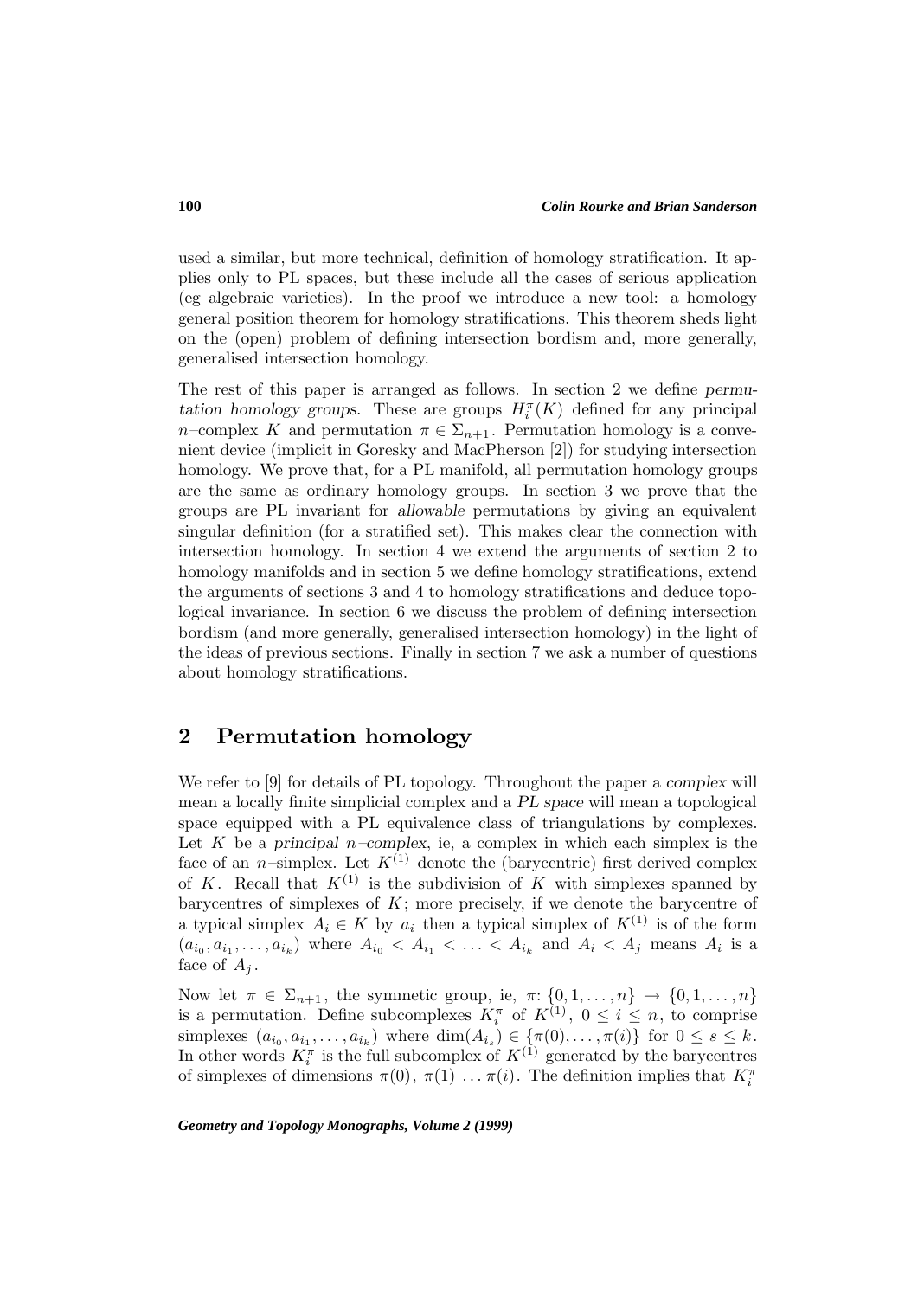is a principal *i*-complex and that  $K_i^{\pi} \subset K_{i+1}^{\pi}$  for each  $0 \leq i < n$ . Here is an alternative description.  $K_0^{\pi}$  is the 0-complex which comprises the barycentres of the  $\pi(0)$ -dimensional simplexes of K and in general we can describe  $K_i^{\pi}$ inductively as follows. To obtain  $K_i^{\pi}$  from  $K_{i-1}^{\pi}$ , attach for each simplex  $A_s$ of dimension  $\pi(i)$  the cone with vertex  $a_s$  and base  $K_{i-1}^{\pi} \cap \text{lk}(a_s, K^{(1)})$ .

**Examples** (cf Goresky and MacPherson [2, pages 145–147])

- (1) If  $\pi = id$  then  $K_i^{\pi} = K^i$  the *i*-skeleton of K.
- (2) If  $\pi(k) = n k$  for  $0 \leq k \leq n$  then  $K_i^{\pi} = (DK)^i$  the dual *i*-skeleton of  $K$ .
- (3) For  $n = 2$  the possibilities for a 2-simplex intersected with  $K_0^{\pi}$  and  $K_1^{\pi}$ are illustrated in figure 1.



(4) For  $n=3$  the intersection of a 3-simplex with  $K_0^{\pi}$ ,  $K_1^{\pi}$  and  $K_2^{\pi}$  is shown in figure 2 for various  $\pi$ .



Figure 2

**Definition** The i<sup>th</sup> permutation homology group,  $H_i^{\pi}(K)$ , of K is the i<sup>th</sup> homology group of the chain complex:

 $\ldots \longrightarrow H_{i+1}(K^{\pi}_{i+1}, K^{\pi}_{i}) \stackrel{\partial}{\longrightarrow} H_{i}(K^{\pi}_{i}, K^{\pi}_{i-1}) \stackrel{\partial}{\longrightarrow} H_{i-1}(K^{\pi}_{i-1}, K^{\pi}_{i-2}) \longrightarrow \ldots$ 

where the boundary homomorphisms come from boundaries in the homology exact sequencies of the appropriate triples. Cohomology groups  $H^i_\pi(K)$  are defined similarly. The definition also extends to any generalised homology theory; but see the discussion in section 7.

Using a standard diagram chase (and the fact that homology groups vanish above the dimension of the complex) we have: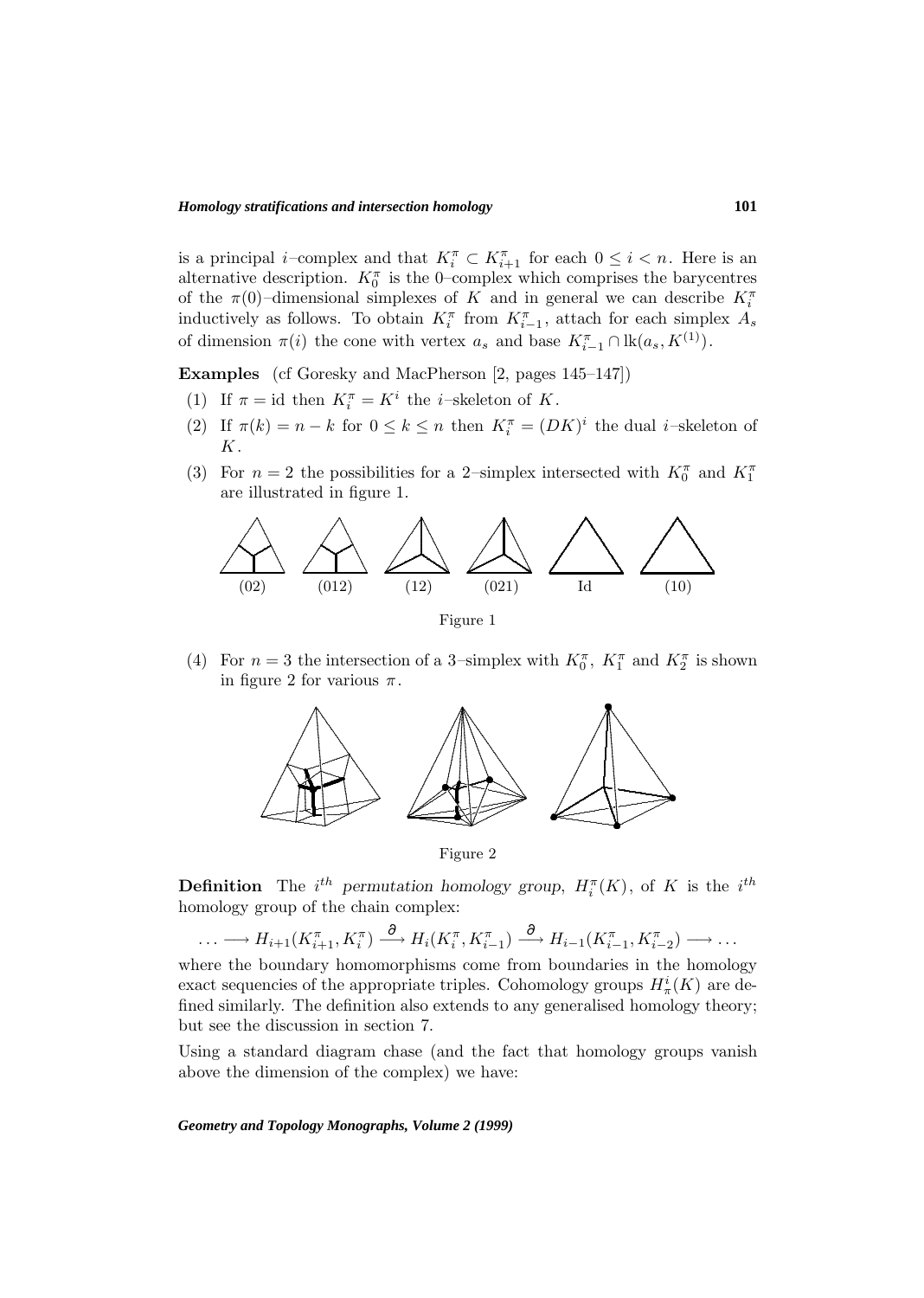**Proposition 2.1**  $H_i^{\pi}(K) \cong Im(H_i(K_i^{\pi}) \to H_i(K_{i+1}^{\pi}))$ 

It follows that  $H_i^{\pi}(K)$  can be described as *i*-cycles in  $|K_i^{\pi}|$  modulo homologies in  $|K_{i+1}^{\pi}|$  and we are at liberty to use singular or simplicial cycles and homologies. By releasing the restriction on cycles and boundaries we get a natural map  $\phi: H_i^{\pi}(K) \to H_i(K)$ .

**Proposition 2.2** *If*  $|K|$  *is a PL manifold then the natural map*  $\phi: H_i^{\pi}(K) \to$  $H_i(K)$  *is an isomorphism.* 

**Proof** The vertices of  $K^{(1)}$  not used in the construction of  $K_i^{\pi}$  consist of barycentres of simplexes A with  $\dim(A) \notin \pi[0, i]$  and we denote by  $CK_i^{\pi}$  the full subcomplex (of dimension  $n - i - 1$ ) generated by these unused vertices. This can also be defined as follows: write  $\bar{\pi}(k) = n - \pi(k)$  then  $CK_i^{\pi} :=$  $K_{n-i-1}^{\pi}$ . Note that  $|K_i^{\pi}| \cap |CK_i^{\pi}| = \emptyset$  and any simplex of  $K^{(1)}$  may be uniquely expressed as a join of a simplex of  $K_i^{\pi}$  with a simplex of  $CK^{\pi}$ . Now an *i*–cycle in |K| may be pushed off  $|CK^{\pi}|$  by general position and then it can be pushed down join lines into  $|K_i^{\pi}|$ . Similarly homologies can be pushed off  $|CK_{i+1}^{\pi}|$  into  $|K_{i+1}^{\pi}|$ .  $\Box$ 

### **3 PL invariance**

Now let  $d_{i,j}^{\pi}$  be  $|\pi[0,i] \cap [0,j]|-1$ , ie, one less than the number of integers  $\leq i$ which have image under  $\pi$  which is  $\leq j$ .

The following facts are readily checked:

### **Lemma 3.1**

- (1) The integers  $d_{i,j}^{\pi}$  satisfy  $d_{i,j}^{\pi} \le \min(i,j)$ ,  $d_{n,j}^{\pi} = j$ ,  $d_{i,n}^{\pi} = i$ ,  $d_{i,j}^{\pi} d_{i-1,j}^{\pi} = j$ 0 or 1,  $d_{i,j}^{\pi} - d_{i,j-1}^{\pi} = 0$  or 1.
- (2) The integers  $d_{i,j}^{\pi}$  determine the permutation  $\pi$ .
- (3)  $d_{i,j}^{\pi}$  is the dimension of  $K_i^{\pi} \cap K_j^j$  where  $K_j^j$  is the j-skeleton of K.  $\Box$

*Geometry and Topology Monographs, Volume 2 (1999)*

 $\Box$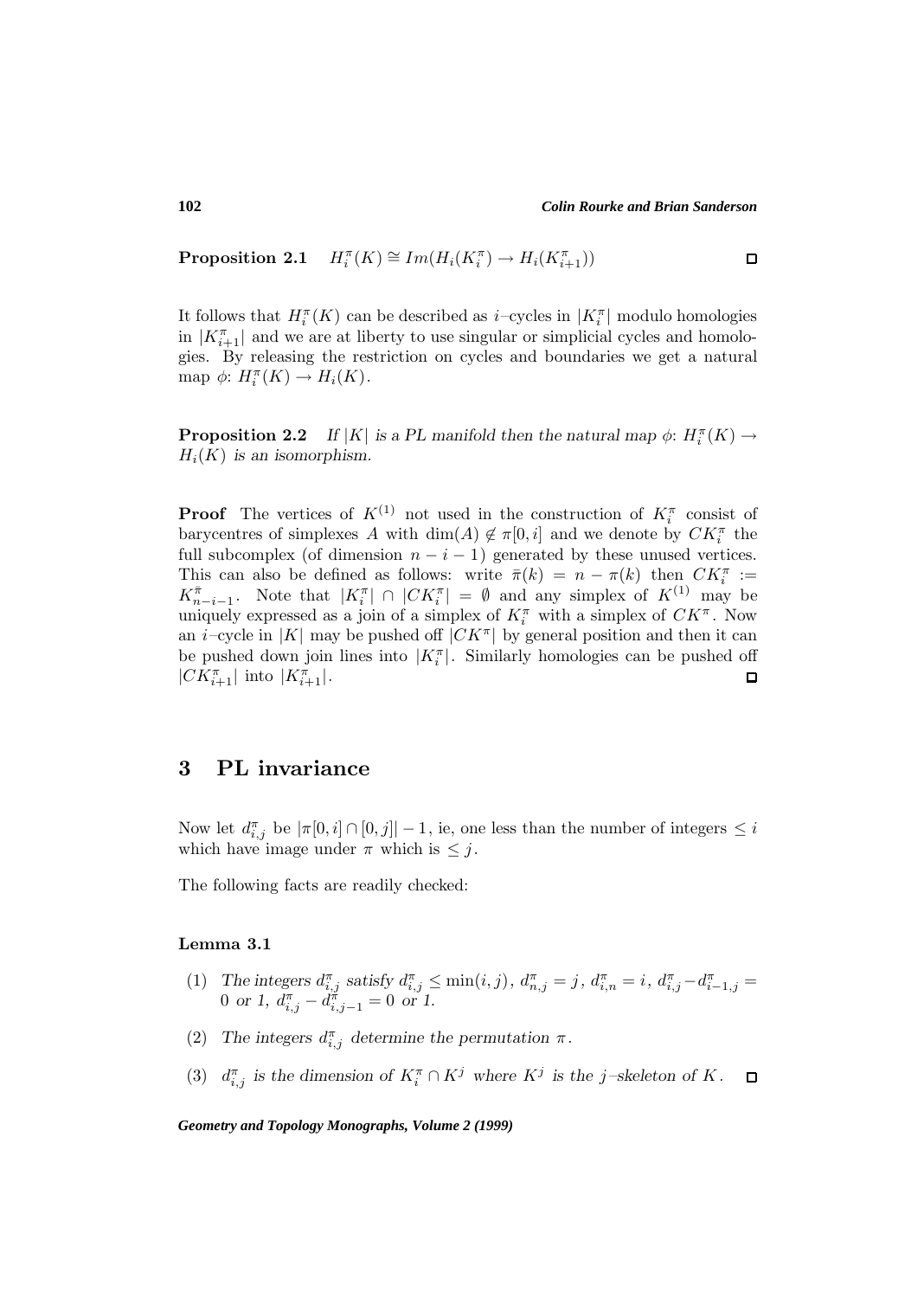We now use the integers  $d_{i,j}^{\pi}$  to define *singular permutation homology* for a filtered space.

Define a *(geometric)* n*–cycle* (often called a *pseudo-manifold*) to be a compact oriented PL n–manifold with singularity of codimension  $\geq 2$ . This is the natural picture for a (glued-up) singular cycle. A *cycle with boundary* is a compact oriented PL manifold with boundary and singularity of codimension  $\geq$  2, which meets the boundary in codimension  $\geq$  2. In other words if P is a cycle with boundary then  $\partial P$  is a cycle of one lower dimension. By a (geometric) singular cycle  $(P, f)$  in a space X we mean a geometric n–cycle P and a map  $f: P \to X$ . A *(geometric)* singular homology  $(Q, F)$  between singular cycles  $(P, f), (P', f')$  is a cycle Q with boundary isomorphic to  $P \cup -P'$ such that  $F|P = f$ ,  $F|P' = f'$ . It is well known that (singular) homology can be described as geometric singular homology classes of geometric singular cycles. There is a similar description for relative singular homology. A *relative* singular cycle  $(P, f)$  in a pair of spaces  $(X, A)$  is a geometric cycle P with boundary  $\partial P$ and a map of pairs  $f: (P, \partial P) \to (X, A)$ . A *relative homology*  $(Q, F)$  between relative cycles is a cycle Q with boundary isomorphic to  $P \cup -P' \cup Z$ , where Z is a cycle with boundary  $\partial P \cup -\partial P'$ , and F is a map of pairs  $(Q, Z) \rightarrow (X, A)$ such that  $F|P = f$ ,  $F|P' = f'$ . We shall refer to Z as the homology *restricted to the boundary*. From now singular cycles and homologies will all be geometric and we shall omit "geometric".

Let  $\bar{X} = \{X_0 \subset X_1 \subset \ldots \subset X_n\}$  be a filtered space where  $X_j$  has (nominal) dimension j. We refer to  $X_j - X_{j-1}$  as the j<sup>th</sup> stratum of  $\overline{X}$  even though we are not assuming that  $\bar{X}$  is a stratified set and we often abbreviate  $X_n$  to X. Define the *singular permutation homology group*  $SH_i^{\pi}(\bar{X})$  to be the group generated by singular *i*–cycles  $(P, f)$  in X such that  $f^{-1}(X_j)$  is a PL subset of dimension  $\leq d_{i,j}^{\pi}$  modulo homologies  $(W, F)$  such that  $F^{-1}(X_j)$  is a PL subset of dimension  $\leq d_{i+1,j}^{\pi}$ . There is a similar definition of *relative* singular permutation homology groups.

**Remark 3.2** If X is a PL space filtered by PL subsets then there is no loss in assuming that the maps  $f$  and  $F$  in the definition are PL. This is because any map can be approximated by a PL map and it can be checked that this can be done preserving the (PL) preimages of the closures of the strata.<sup>1</sup>

<sup>&</sup>lt;sup>1</sup>In the standard proof of the simplicial approximation theorem [6, pages  $37-39$ ], suppose that  $f: K \to L$  is a map such that  $f^{-1}(L_0) = K_0$  (subcomplexes). By subdividing if necessary assume that  $L_0$  is a full subcomplexes of  $L$ . Suppose that  $K$  is sufficiently subdivided for the simplicial approximation to be defined. When constructing the simplicial approximation  $g$ , choose images of vertices not in  $K_0$  to be not in  $L_0$  then  $g^{-1}(L_0) = K_0$ .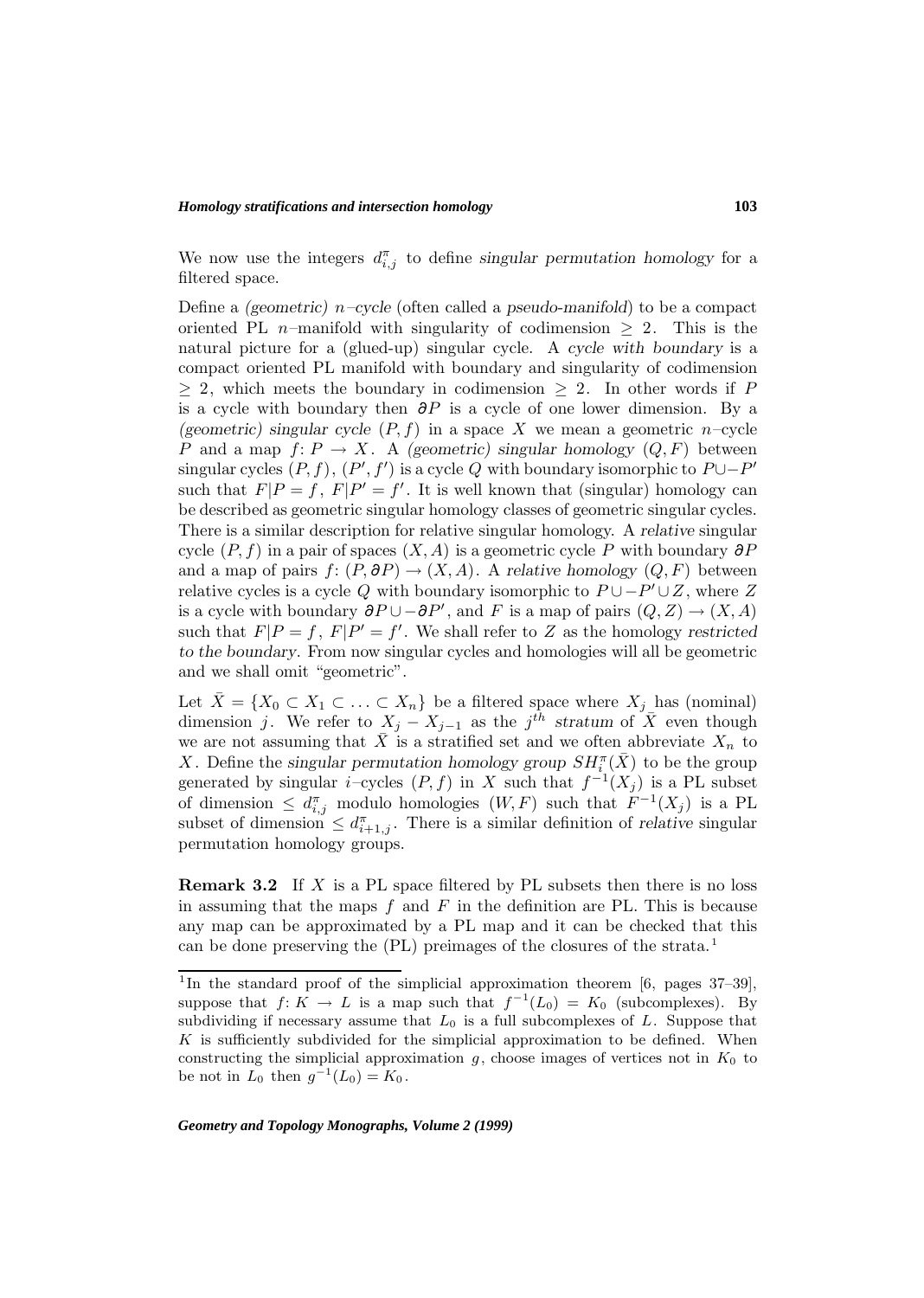A permutation  $\pi$  is allowable if the integers  $d_{i,j}^{\pi}$  satisfy the further condition:

$$
d_{i+1,j}^{\pi} = d_{i,j}^{\pi} + 1 \quad \text{if} \quad 0 \le d_{i,j}^{\pi} < j \tag{*}
$$

We shall see that intersection homology groups are precisely the groups  $SH_i^{\pi}$ for allowable  $\pi$ .

More generally if  $\overline{X}$  is a filtered space, define  $\pi$  to be  $\overline{X}$ –*allowable* if (\*) holds for all j such that  $X_j - X_{j-1} \neq \emptyset$ .

It can readily be verified that singular permutation homology has an excision property for allowable permutations (proved by cutting cycles and homologies along codimension 1 subsets—allowability is needed so that the "constant" homology is a homology in  $SH^{\pi}$ ).

Now recall that any PL space  $X$  (of dimension  $n$ ) has a natural PL stratification  $\bar{X} = \{X^0 \subset X_\_1^1 \subset \ldots \subset X^n\}$  where  $X_i - X_{i-1}$  is a PL i–manifold. For any PL stratification  $\bar{X}$  of X, proposition 2.1 and lemma 3.1 provide a natural map  $\psi: H_i^{\pi}(X) \to SH_i^{\pi}(\overline{X}).$ 

The following theorem generalises theorem 2.2 and implies PL invariance for allowable permutations.

**Theorem 3.3**  $\psi: H_i^{\pi}(X) \to SH_i^{\pi}(\bar{X})$  *is an isomorphism where*  $\bar{X}$  *is any PL stratification of* X *and*  $\pi$  *is*  $\overline{X}$ *–allowable.* 

**Proof** To see that  $\psi$  is onto we generalise the proof of 2.2. Triangulate X by K say and let  $(P, f)$  be a singular *i*-cycle representing an element of  $SH_i^{\pi}(X)$ . By remark 3.2 we may assume that  $f$  is PL; then working inductively over the strata of X we push  $\text{im}(f)$  off  $|CK_i^{\pi}|$  (and hence into  $|K_i^{\pi}|$ ) using general position and extending to higher strata using the local product structure of the stratification. Notice that the condition that  $\pi$  is X-allowable is needed to ensure that the homologies given by these moves have the correct dimension restrictions. A similar argument (applied to homologies) shows that  $\psi$  is 1–1.  $\Box$ 

#### **Connection with intersection homology**

The definition of singular permutation homology is very reminiscent of the definition of intersection homology. Indeed we can describe the connection precisely as follows. Recall from Goresky and MacPherson [2] or King [5] that a perversity is a sequence  $\bar{p} = \{0 = p_0 \le p_1 \le p_2 \le \ldots \le p_n\}^2$  where

*Geometry and Topology Monographs, Volume 2 (1999)*

**104**

<sup>&</sup>lt;sup>2</sup>Goresky and MacPherson have the additional condition  $p_0 = p_1 = p_2 = 0$  and King has no condition on  $p_0$ . However if  $p_i > i$  then the intersection condition is vacuous, so we may as well assume  $p_0 = 0$ .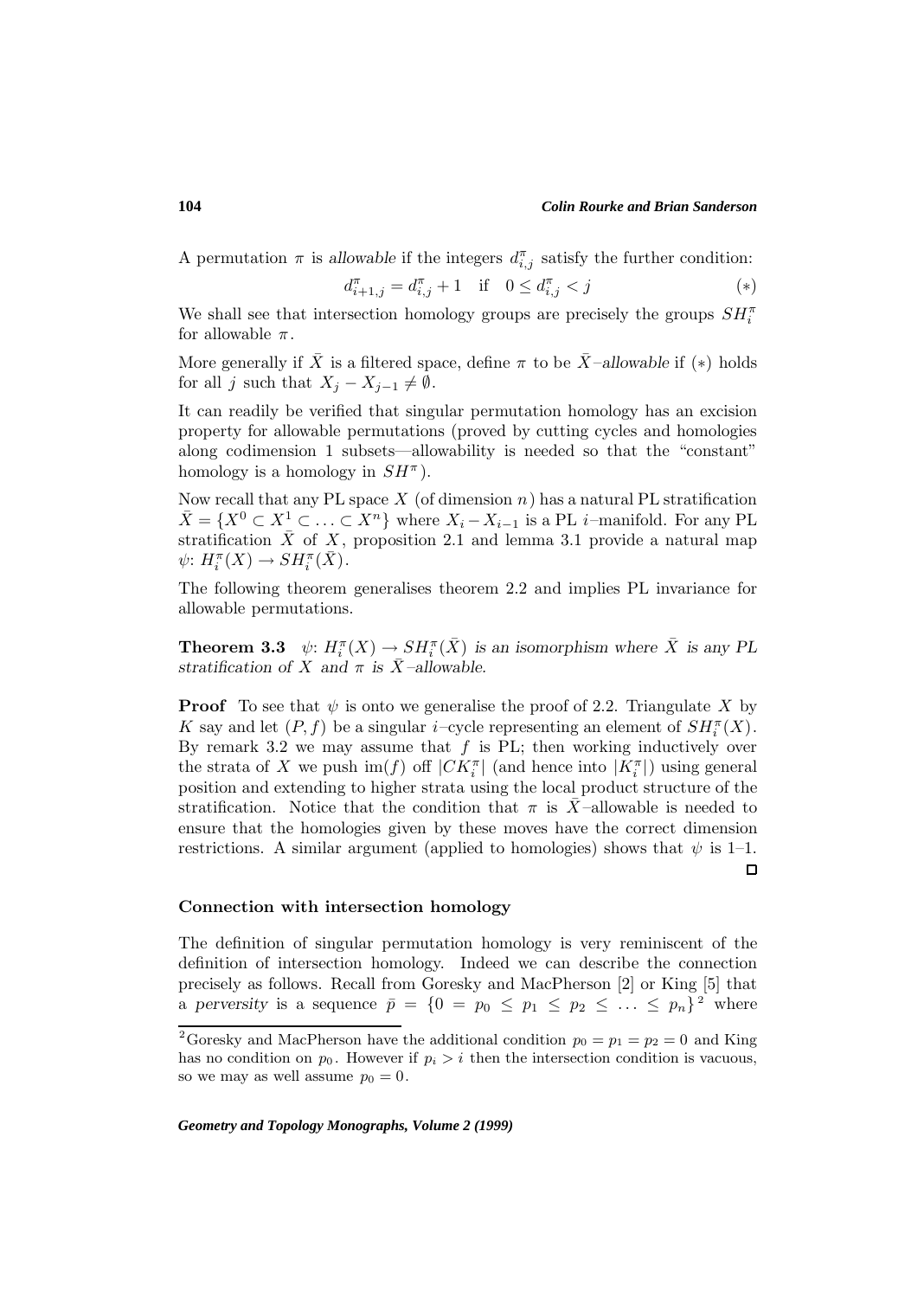#### *Homology stratifications and intersection homology*

 $p_{i+1} - p_i \leq 1$ . Intersection homology (cf [2, page 138]) is defined exactly like singular permutation homology with  $d_{i,j}^{\pi}$  replaced by  $i+j-n+p_{n-j}$ . However by using simplicial homology it can be seen that the intersection of an  $i$ –cycle with a j-dimensional PL subset can always be assumed to have dimension  $\leq j$ and a similar remark applies to homologies. Thus we get exactly the same groups if  $d_{i,j}^{\pi}$  is replaced by  $\min(j, i + j - n + p_{n-j})$ . We now explain how to find a (unique) permutation  $\pi$  for which  $d_{i,j}^{\pi}$  has this value.

Define a permutation  $\pi \in \Sigma_{n+1}$  to be V-shaped if  $\pi|[0, u]$  is monotone decreasing and  $\pi[[u,n]]$  is monotone increasing, where  $0 \le u \le n$  is the unique number such that  $\pi(u) = 0$ . It is easy to see that a V-shaped permutation is uniquely determined by the subset  $S_{\pi} = \pi[0, u - 1] \subset \{1, 2, ..., n\}$ . We shall see that perversities correspond to V-shaped permutations. Given a perversity  $\bar{p}$ , define  $S = \{j : 0 \le j \le n, p_{n-j} = p_{n-j+1}\}\$ and consider the V-shaped permutation  $\pi$  with  $S_{\pi} = S$ . Then inspecting the graph of  $\pi$  it can readily be seen that  $d_{i,j}^{\pi} = \min(j, i - q_j)$  where  $q_j = |S_{\pi} \cap [j + 1, n]|$ . But from the definition of  $S_{\pi}$ ,  $q_j = |k : j < k \leq n$ ,  $p_{n-k} = p_{n-k+1}|$ , and substituting c for  $n - k$  we have  $q_j = |c : 0 \leq c < n - j$ ,  $p_c = p_{c+1}| = n - j - p_{n-j}$  and hence  $d_{i,j}^{\pi} = \min(j, i + j - n + p_{n-j})$  as required.

It is not hard to see, from graphical considerations, that  $V$ -shaped permutations are precisely the same as allowable permutations. Thus the singular permutation homology groups for allowable permutations are precisely the intersection homology groups. Further it can be seen that, given an  $X$ -allowable permutation, there is an allowable permutation with the same values of  $d_{i,j}^{\pi}$  for all j such that  $X_j - X_{j-1} \neq \emptyset$ . Thus the  $\overline{X}$ -allowable singular permutation groups of  $\overline{X}$  are the intersection homology groups of  $\overline{X}$ . Thus although permutation homology gives a richer set of definitions than intersection homology, in the cases where the groups are PL invariant (which we shall see are the same as the cases where the groups are topologically invariant) the groups defined are the intersection homology groups.

In section 5 we will need to consider the permutation  $\pi'$  of  $\{0, 1, \ldots, n - 1\}$ associated to a permutation  $\pi$  of  $\{0, 1, \ldots, n\}$ , defined as follows: remove 0 from the codomain of  $\pi$  and  $\pi^{-1}(0)$  from the domain. This gives a bijection between two ordered sets of size n. Identify each with  $\{0, 1, \ldots, n-1\}$  by the unique order-preserving bijection. The resulting permutation is  $\pi'$ . We call  $\pi'$ the *reduction* of  $\pi$ . If  $\pi$  is allowable then so is  $\pi'$  and in terms of perversities, the operation corresponds to ignoring the final term of the perversity sequence. It can be checked that, in terms of the d's,  $\pi'$  is defined by  $d_{i-1,j-1}^{\pi'} = d_{i,j}^{\pi} - 1$ .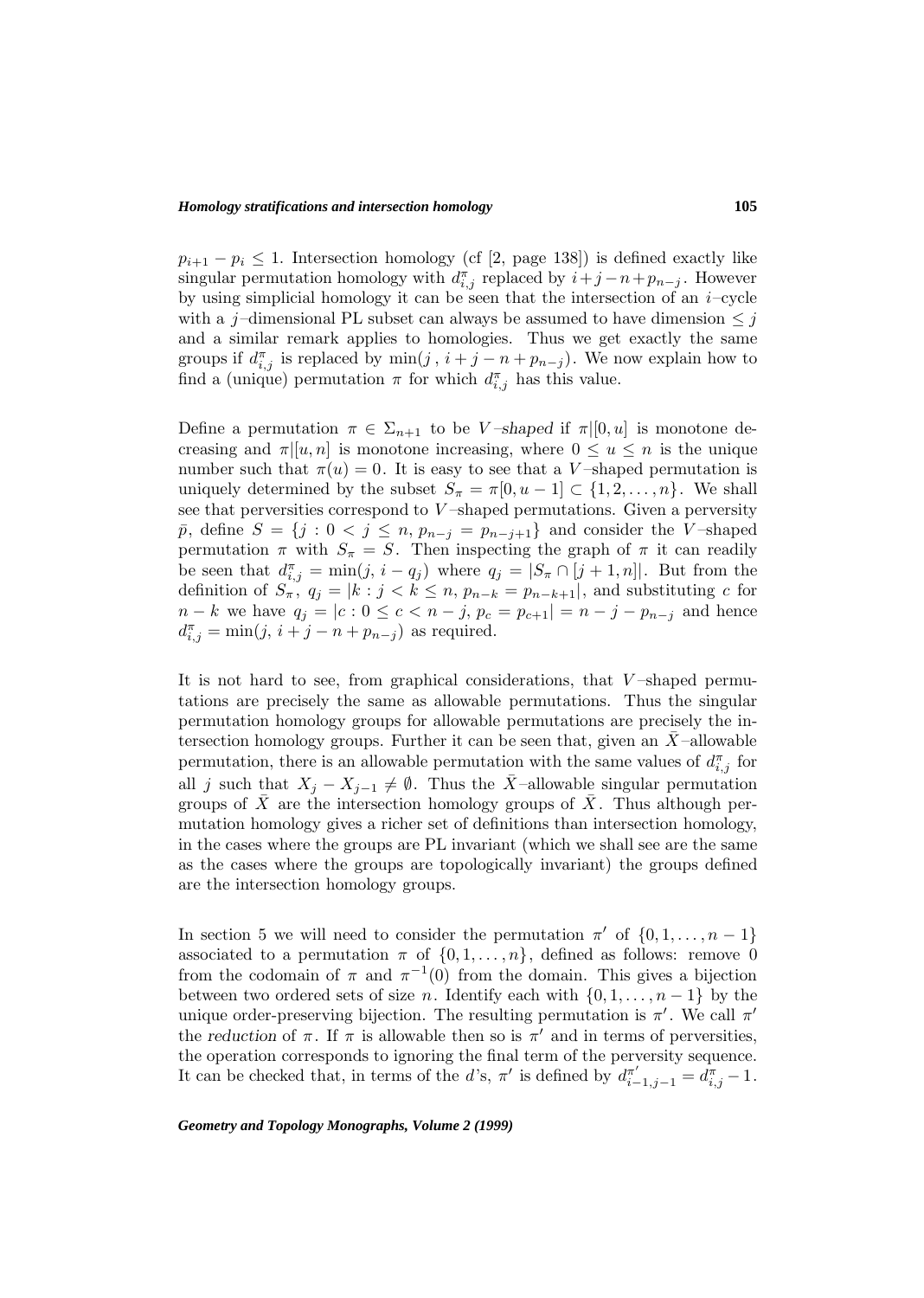# **4 Homology general position**

Recall that a PL space M is a *homology* n–manifold if  $H_i(M, M - x) = 0$  for  $i < n$  and  $H_n(M, M - x) = \mathbb{Z}$  for all  $x \in M$  or equivalently if the link of each point in M is a homology  $(n-1)$ –sphere.

The purpose of this section is to generalise proposition 2.2 to homology manifolds.

**Proposition 4.1** *If* M *is a homology manifold then the natural map*  $\phi: H_i^{\pi}(M) \to H_i(M)$  is an isomorphism.

The proof is very similar to the proof of 2.2. However the key point in the proof (the application of PL general position) does not work in a homology manifold. In general it is not possible to homotope a map of an  $i$ -dimensional set in a homology manifold M off a codimension  $i + 1$  subset. However we only need to move off by a homology and this can be done.

**Theorem 4.2** (Homology general position) *Suppose that* M *is a homology* n*–manifold and* Y ⊂ M *a PL subset of dimension* y*. Suppose that* (P, f) *is a singular cycle in* M of dimension q where  $q + y < n$ . Then there is a singular *homology*  $(Q, F)$  *between*  $(P, f)$  *and*  $(P', f')$  *such that*  $f'(P') \cap Y = \emptyset$ *.* 

*Furthermore the "move" can be assumed to be arbitrarily small in the sense that*  $F(Q)$  *is contained within an arbitrarily small neighbourhood of*  $f(P)$ *.* 

There is a version of the theorem which applies to cycles with boundary:

**Addendum** *Suppose that* P *has boundary* ∂P *then there is a relative singular homology*  $(Q, F)$  *between*  $(P, f)$  *and*  $(P', f')$  *such that*  $f'(P') \cap Y = \emptyset$ *. Further the moves on both* P *and*  $\partial P$  *can be assumed to be small, ie,*  $F(Q)$ is contained within an arbitrarily small neighbourhood of  $f(P)$  and  $F(Z)$  is *contained within an arbitrarily small neighbourhood of*  $f(\partial P)$  *where* Z *is the restriction of the homology to the boundary.*

There is also a relative version of the theorem, which we leave the reader to prove: *If*  $f(\partial P) \cap Y = \emptyset$  *then we can assume that the homology fixes the boundary in the sense that*  $Z \cong \partial P \times I$  *and*  $F|Z$  *is* F *composed with projection on* ∂P *.*

*Geometry and Topology Monographs, Volume 2 (1999)*

**106**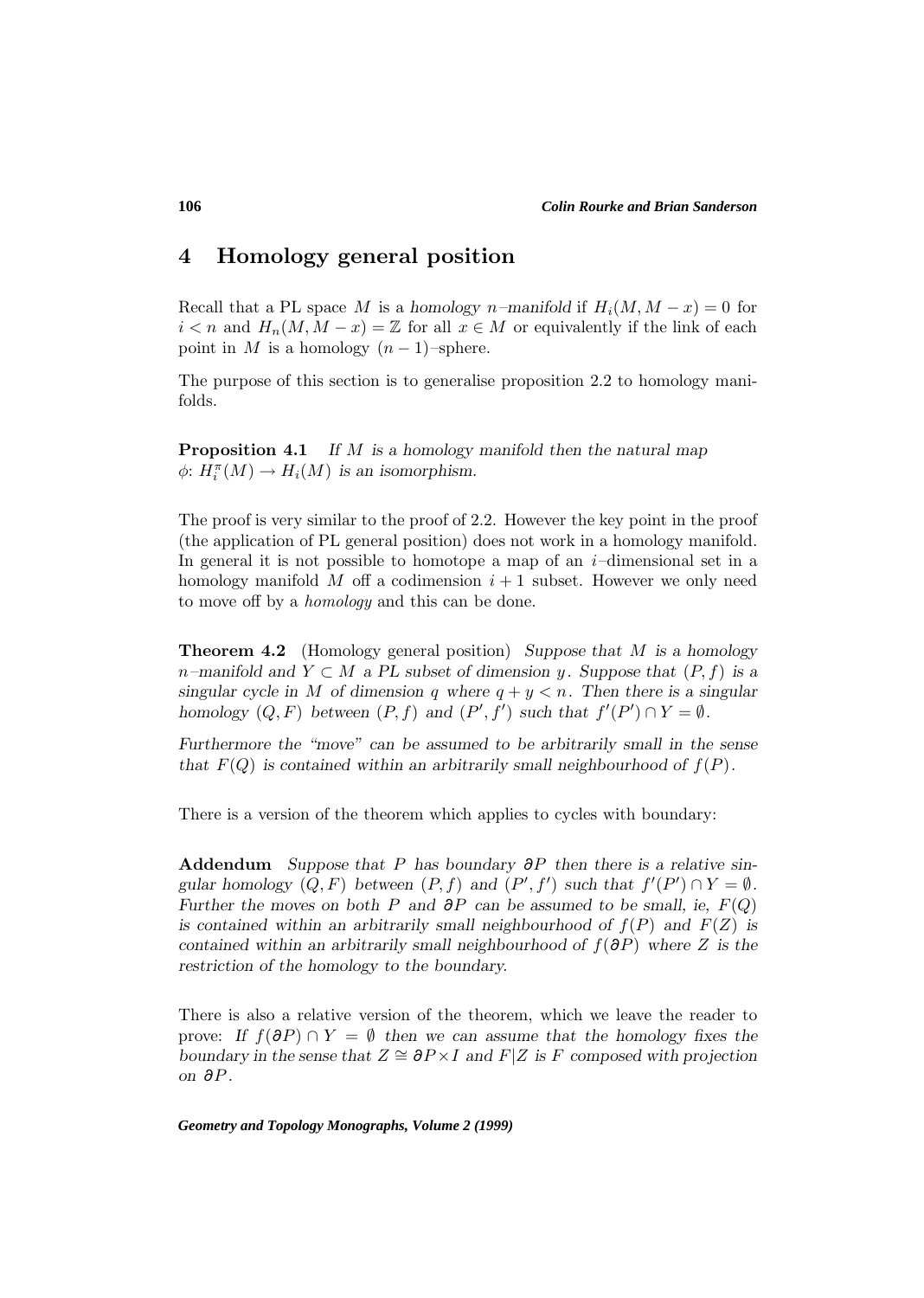**Proof** We observe that if, in the small version of the addendum,  $\partial P = \emptyset$  then  $Z = \emptyset$  and the addendum reduces to the main theorem. Thus we just have to prove the addendum. (By contrast the non-small version of the addendum is vacuous, since there is always a relative homology to the empty cycle!)

The proof of the addendum is by induction on n (this is the *main induction*; there will be a subsidiary induction). Using the fact that  $M$  is a PL space and Y a PL subset, we may cover M by cones (denoted  $C_i$ , with bases denoted  $B_i$ ) with the property that each  $C_i$  is contained in a larger cone  $C_i^+$  of the form  $C_i \cup B_i \times I$  and such that  $Y \cap C_i^+$  is a subcone. Furthermore we can assume that each  $C_i^+$  has small diameter and that the  $C_i^+$  form  $n+1$  disjoint subfamilies, ie, two cones in the same family do not meet. This implies that any subset of more than  $n+1$  of the  $C_i^+$  has empty intersection. (This is seen as follows. Choose a triangulation  $K$  of  $M$  such that  $Y$  is a subcomplex and let  $K^{(2)}$  be the second derived. Define the  $C_i$  to be small neighbourhoods of the vertex stars  $st(v_i, K^{(2)})$  for vertices  $v_i \in K^{(1)}$ . Define the  $C_i^+$  to be slightly larger neighbourhoods. Smallness is achieved by taking  $K$  to have small mesh and the subfamilies correspond to the dimension of the simplex of  $K$  of which  $v_i$  is the barycentre.) Since M is a homology manifold, the cones  $C_i$  are in fact homology n–balls and their bases  $C_i$  are homology  $(n-1)$ –spheres.

We shall "move"  $(P, f)$  by a series of moves each supported by one of the cones  $C_i^+$  and with the property that if  $\partial P \cap C_i^+$  is empty before the move, then it still is after the move. We number the subfamilies  $1, \ldots, n+1$  and we order the moves so that all the moves corresponding to cones in the subfamily 1 occur first and then subfamily 2 and so on. Thus if each  $C_i^+$  has diameter smaller than  $\frac{\epsilon}{n+1}$  then the set of moves corresponding to subfamily i is supported by the  $\frac{n+1}{n+1}$ -neighbourhood of  $f(P)$  and the whole move is supported by the  $\epsilon$ -neighbourhood of  $f(P)$  with similar properties for the restriction to the boundary. The individual moves are defined by a subsidiary inductive process which we now describe.

By remark 3.2 we may assume that f is PL. By compactness of  $f(P)$  choose a finite subset  $\mathcal{C} = \{C_1, C_2, \ldots, C_t\}$  of cones so that  $\bigcup \mathcal{C}$  is a neighbourhood of  $Y \cap f(P)$  and with the order compatible with the order on the subfamilies. Define  $Y_j = Y \cap (C_1 \cup \ldots \cup C_j)$ .

Suppose that we have already moved  $(P, f)$  so that  $f(P) \cap Y_i = \emptyset$  and so that  $\bigcup \mathcal{C}$  is still a neighbourhood of  $Y \cap f(P)$ . We shall explain how to move  $(P, f)$  off Y in  $C = C_{j+1}$  by a move supported in  $C^+$  so that  $\bigcup \mathcal{C}$  remains a neighbourhood of  $Y \cap f(P)$  and the property that  $f(P) \cap Y_j = \emptyset$  is preserved. The result is that  $f(P) \cap Y_{j+1} = \emptyset$ . This inductive process starts trivially and ends with  $P \cap Y_t = P \cap Y = \emptyset$  proving the theorem.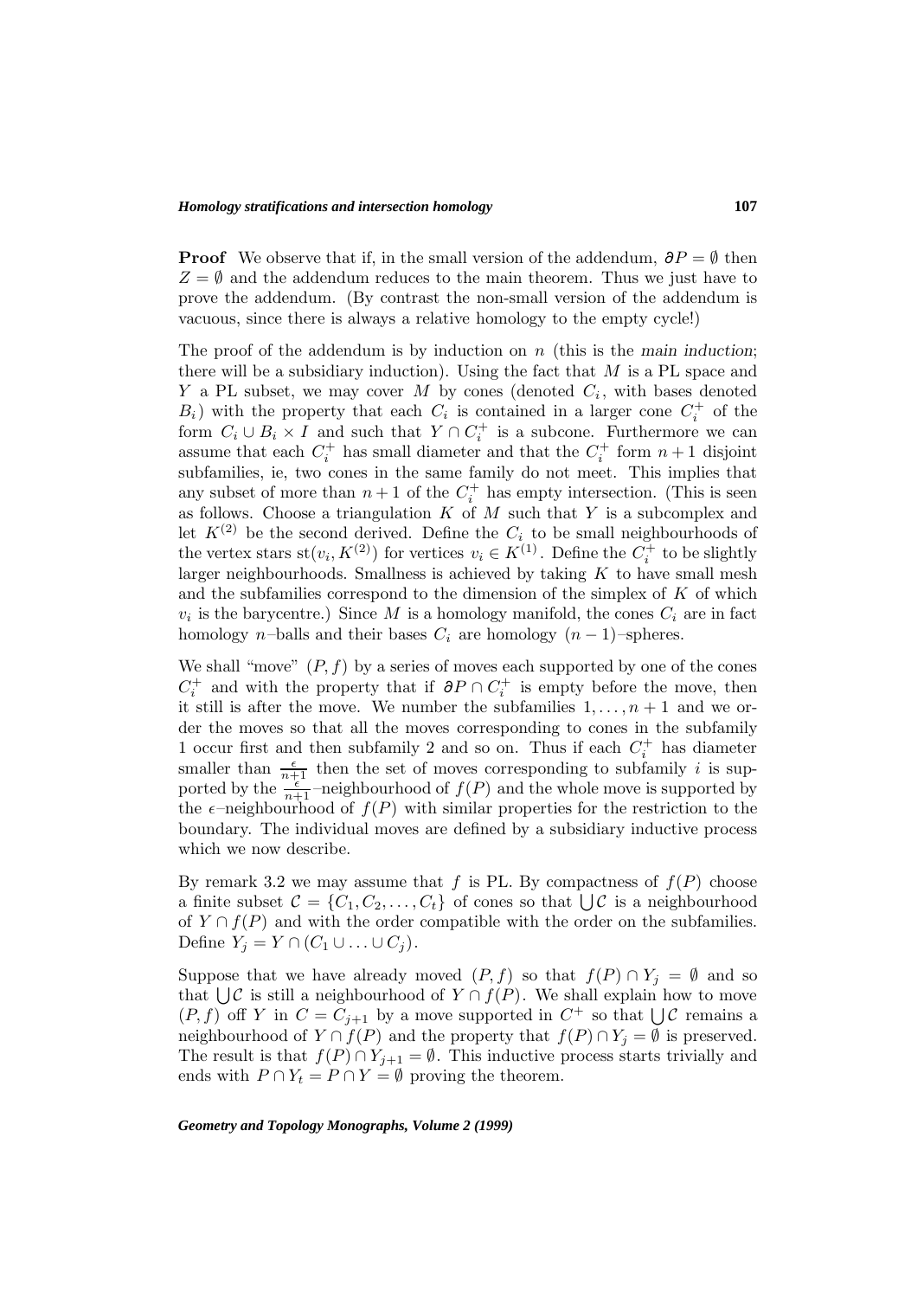For the induction step we have to move  $(P, f)$  off Y in C. We start by applying (genuine) transversality to B. By transversality we may assume that  $f^{-1}(B)$ is a bicollared subcomplex R of P dimension  $q-1$  which is therefore a cycle (possibly with boundary) cutting  $P$  into two cycles with boundary  $P_0$  and  $P_1$ where  $P_1 = f^{-1}C$ . Note that  $\partial P$  also splits at  $f^{-1}(B)$  into two cycles with boundary  $S_0$  and  $S_1$  with  $\partial R = \partial S_0 = \partial S_1$  where  $S_1 \subset P_1$ .<sup>3</sup>

We now need to consider two cases.

**Case 1 :**  $S_1 \neq \emptyset$  In this case there is a very easy move which achieves the required result. Let  $P_1^+$  be a small neighbourhood of  $P_1$  in P and  $P_0^-$  the corresponding shrunk copy of  $P_0$ . We "move"  $(P, f)$  to  $(P_0^-, f|)$  by excising  $P_1^+$ . More precisely, we regard  $(P \times I, f \circ \text{proj})$  as a relative homology between  $(P, f)$  and  $(P_0^-, f|)$  by setting Z (the homology restricted to the boundary) equal to  $\partial P \times I \cup P_1^+ \times \{1\}$ . If we now let  $(P_0^-, f)$  be the new  $(P, f)$  the required properties are clear.

**Case 2 :**  $S_1 = \emptyset$  In this case the easy move described in case 1 would be fallacious, because we have  $\partial P \cap C^+$  non-empty after the move whilst it could well be empty before the move and the restriction to the boundary of the entire process would not be small. We now use the fact that  $M$  is a homology manifold. Since  $\partial R = \partial S_1 = \emptyset$ , R is a cycle and further  $(R, f)$  bounds  $(P_1, f)$ in  $C$ . Since  $C$  is a homology ball with boundary  $B$  a homology sphere of dimension bigger than  $q-1$ , there is a cycle  $(P_2, f_2)$  with boundary  $(R, f)$  in B and a cycle with boundary  $(Q, F)$  in C with boundary  $(P_1 \cup P_2, f | \cup f_2)$ . Extend Q by a collar on P to give a homology between  $(P, f)$  and  $(P_0 \cup_R P_2, f] \cup f_2$ . This is the first move. At this point we use the main induction hypothesis. By induction we may make a second move of  $(P_2, f_2)$  off Y in B to  $(P'_2, f'_2)$  say. Using collars this extends to a move of  $(P_0 \cup_R P_2, f \mid \cup f_2)$  to  $(P', f')$  say where  $f'^{-1}(B) = P'_2$ . It is clear that  $f'(P') \cap Y \cap C = \emptyset$  and is remains to check that  $f'(P') \cap Y_j = \emptyset$  and that  $\bigcup \mathcal{C}$  is still a neighbourhood of  $Y \cap f'(P')$ . But before the start of the induction step  $f(P) \cap Y_j = \emptyset$  and since these two are compact they start a definite distance apart; now the two moves which may have affected this were  $(1)$  the application of genuine transversality to  $B$  and (2) the (inductive) move of  $P_2$  off Y in B, both of which may be assumed to be arbitrarily small and hence not affect  $f(P) \cap Y_j = \emptyset$ .  $\bigcup \mathcal{C}$  remains a neighbourhood of  $Y \cap f'(P')$  for similar reasons.  $f(P) \cap Y$  starts a definite

<sup>&</sup>lt;sup>3</sup>The transversality theorem being used here is elementary. Projecting onto the collar coordinate we have to make a PL map  $q$  say, from  $P$  to an interval, transverse to an interior point. But we may assume that  $g$  is simplicial and, by inspection, a simplicial map to an interval is tranverse to all points other than vertices. So we just compose  $q$ with a small movement in the collar direction so that  $B$  does not project to a vertex.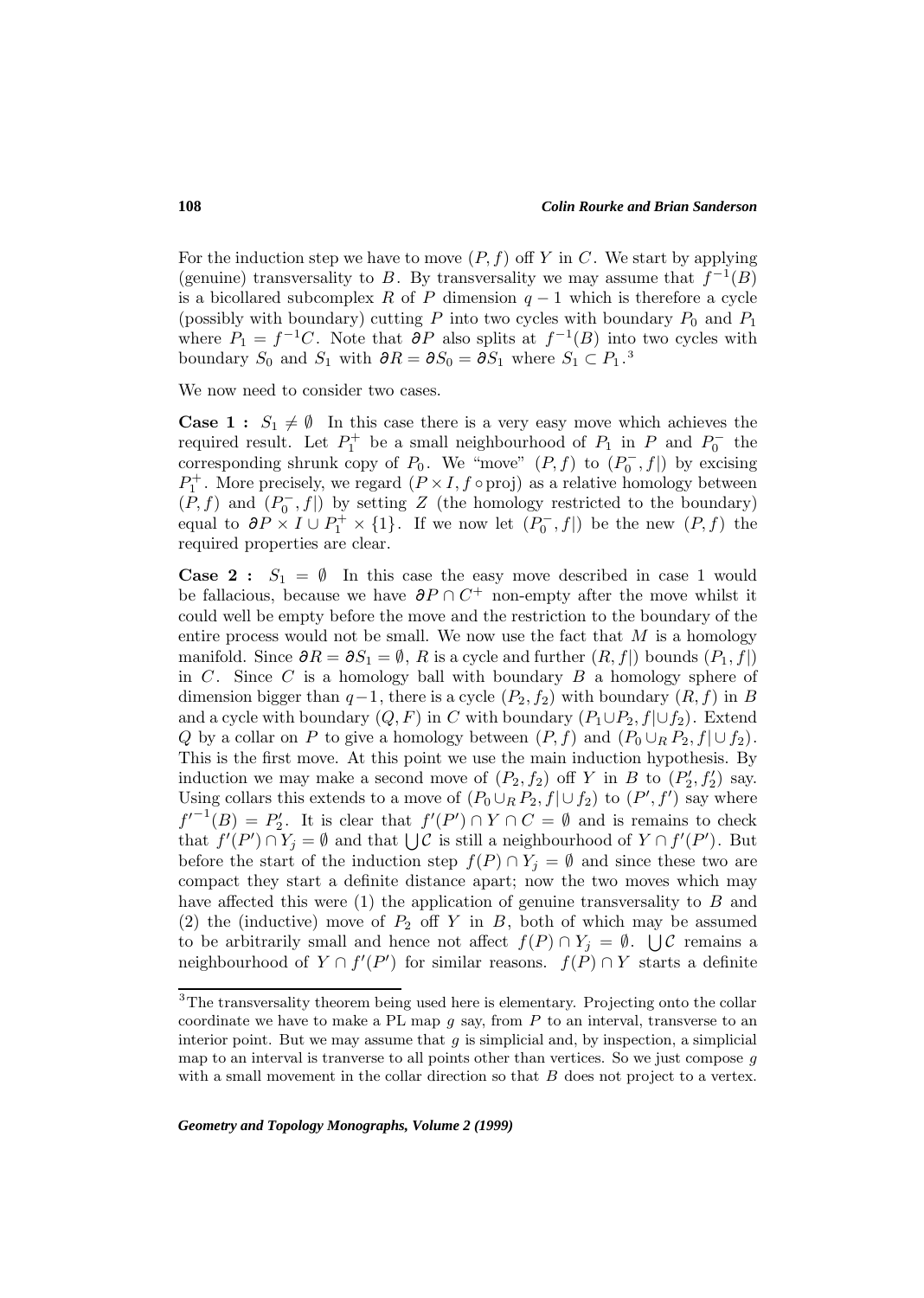distance from the frontier of  $\bigcup \mathcal{C}$  and the same smallness considerations imply that this property is preserved.  $\Box$ 

**Proof of proposition 4.1** The analogue of the proof of proposition 2.2 now proceeds with obvious changes. Define  $CK_i^{\pi}$  as before. Then by homology general position we can move an  $i$ -cycle in M off  $|CK_i^{\pi}|$  by a homology and hence by pushing down join lines we can move it into  $|K_i^{\pi}|$ . Similarly a homology can be moved into  $|K_{i+1}^{\pi}|$ .  $\Box$ 

## **5 Homology stratifications**

Let  $x \in X$  a PL space and let h be any (possibly generalised or permutation) homology theory. Then for each y close to x there is a natural map q:  $h_*(X, X$  $x) \to h_*(X, X - y)$ . This is because  $X - x \to X - \text{st}(x)$  is a homeomorphism where st(x) denotes a small star of x in X. So define q:  $h_*(X, X - x) \cong$  $h_*(X, X - \text{st}(x)) \stackrel{j}{\rightarrow} h_*(X, X - y)$  where  $y \in \text{st}(x)$  and j is induced by inclusion.

Let  $h_*^{\text{loc}}(X)$  denote the collection  $\{h_*(X, X - x) : x \in X\}$  of local homology groups of X. Let  $Y \subset X$  define  $h^{\text{loc}}_*(X)$  to be *locally constant* on Y at  $x \in Y$ if q is an isomorphism for  $y \in Y$  and y close to x.

**Comment** This definition is independent of the PL structure on  $X$ . If  $X'$ denotes X with a different PL structure then we can find a star st $(x, X') \subset$ st(x, X) and then q factors as  $h_*(X, X-x) \cong h_*(X, X-\text{st}(x, X')) \cong h_*(X, X-\text{st}(x, X))$  $\text{st}(x, X)$   $\stackrel{j}{\rightarrow} h_*(X, X - y)$  and it can be seen that q and q' (the analogous map for  $X'$ ) coincide.

Further the definition makes sense for a wider class of spaces than PL spaces essentially any space with locally contractible neighbourhoods—for example locally cone-like topologically stratified sets (Siebenmann's CS sets [10]).

**Definition** A filtered PL space  $\bar{X} = \{X_0 \subset X_1 \subset \ldots \subset X_n\}$  is an h*stratification* if  $h_*^{\text{loc}}(X_n)$  is locally constant on  $X_j - X_{j-1}$  for each  $j \leq n$ . If h is singular permutation homology  $SH^{\pi}$  then we call it a  $\pi$ -stratification.

A locally trivial filtration with strata homology manifolds (eg a triangulated CS set) is an h–stratification for all h. However note that h–stratifications are weaker than any definition of topological stratification (eg Hughes [7], Quinn [8]). For example a homology manifold (with just one stratum) is an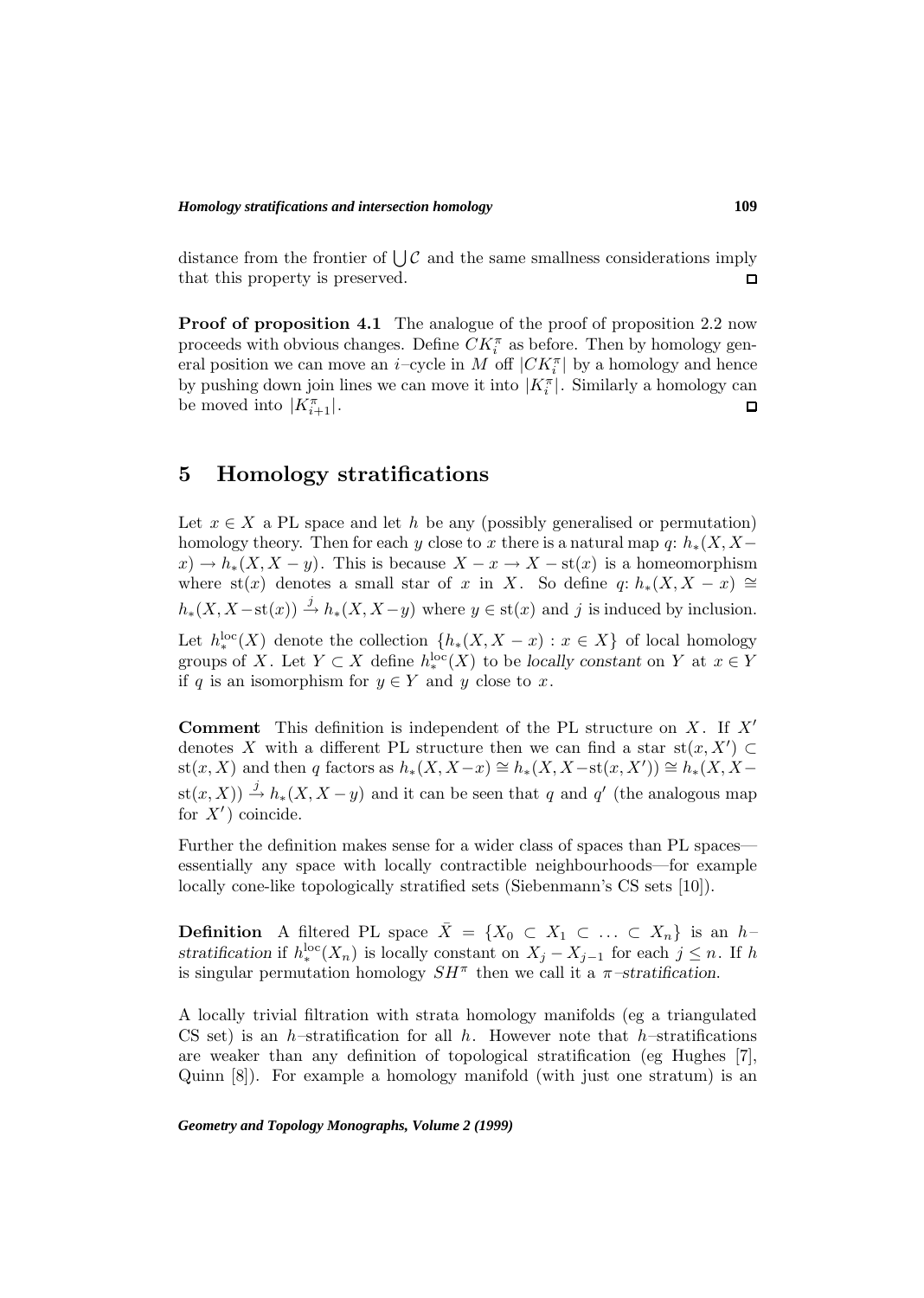h–stratification for all h but, if not a topological manifold, is not a topological stratification. There are several sensible alternative definitions of homology stratifications, see the discussion in section 7.

Now any principal complex X of dimension n has an *instrinsic* h*–stratification* defined inductively as follows. Set  $X_n = X$  and define  $X_{n-1}$  by  $x \notin X_{n-1}$  if  $h_{*}^{\text{loc}}(X)$  is locally constant at x. If  $h_{*}^{\text{loc}}$  is locally constant at a point in the interior of a simplex  $\sigma$  then it is locally constant on the open star of  $\sigma$ . It follows that  $X_{n-1}$  is a subcomplex of X of dimension  $\leq n-1$ . In general suppose  $X_j$  is defined. Define the subcomplex  $X_{j-1} \subset X_j$  by  $x \notin X_{j-1}$  if x is in some j-simplex in  $X_j$  and  $h_*^{\text{loc}}(X)$  is locally constant at x on  $X_j$ . It can be seen that  $X_j$  is a subcomplex of X of dimension  $\leq j$ .

By definition  $X = \{X_0 \subset X_1 \subset \ldots \subset X_n\}$  is an h–stratification. Further the stratification is topologically invariant since the conditions which define strata are independent of the PL structure by the comment made above.

#### **Topological invariance**

Topological invariance of intersection (ie allowable permutation) homology is proved by combining the arguments of sections 3 and 4. The key result follows.

**Main theorem 5.1** Let  $\bar{X}$  be a  $\pi$ -stratification where  $\pi$  is  $\bar{X}$ -allowable. Then the natural map  $\psi: H_i^{\pi}(X) \to SH_i^{\pi}(\bar{X})$  is an isomorphism.

Topological invariance follows at once by applying the theorem to the (topologically invariant) instrinsic  $\pi$ -stratification. The proof is analogous to the proof of 3.3 and 4.1 using the following stratified homology general position theorem.

**Theorem 5.2** (Stratified homology general position) *Suppose that* X is a  $\pi$ -stratification where  $\pi$  is X-allowable. Suppose that  $(P, f)$  is a singular p*cycle in*  $SH_*^{\pi}(X)$  *and suppose that*  $Y \subset X_n$  *is a PL subset such that* dim(Y ∩  $(X_j) + d_{p,j}^{\pi} < j$  for each  $0 \leq j \leq n$ . Then there is a singular homology  $(Q, F)$ *in*  $SH_*^{\pi}(\tilde{X})$  *between*  $(P, f)$  *and*  $(P', f')$  *such that*  $f'(P') \cap Y = \emptyset$ *.* 

*Furthermore the "move" can be assumed to be arbitrarily small in the sense that*  $F(Q)$  *is contained within an arbitrarily small neighbourhood of*  $f(P)$ *.* 

The theorem has a version for cycles with boundary analogous to the addendum to theorem 4.2: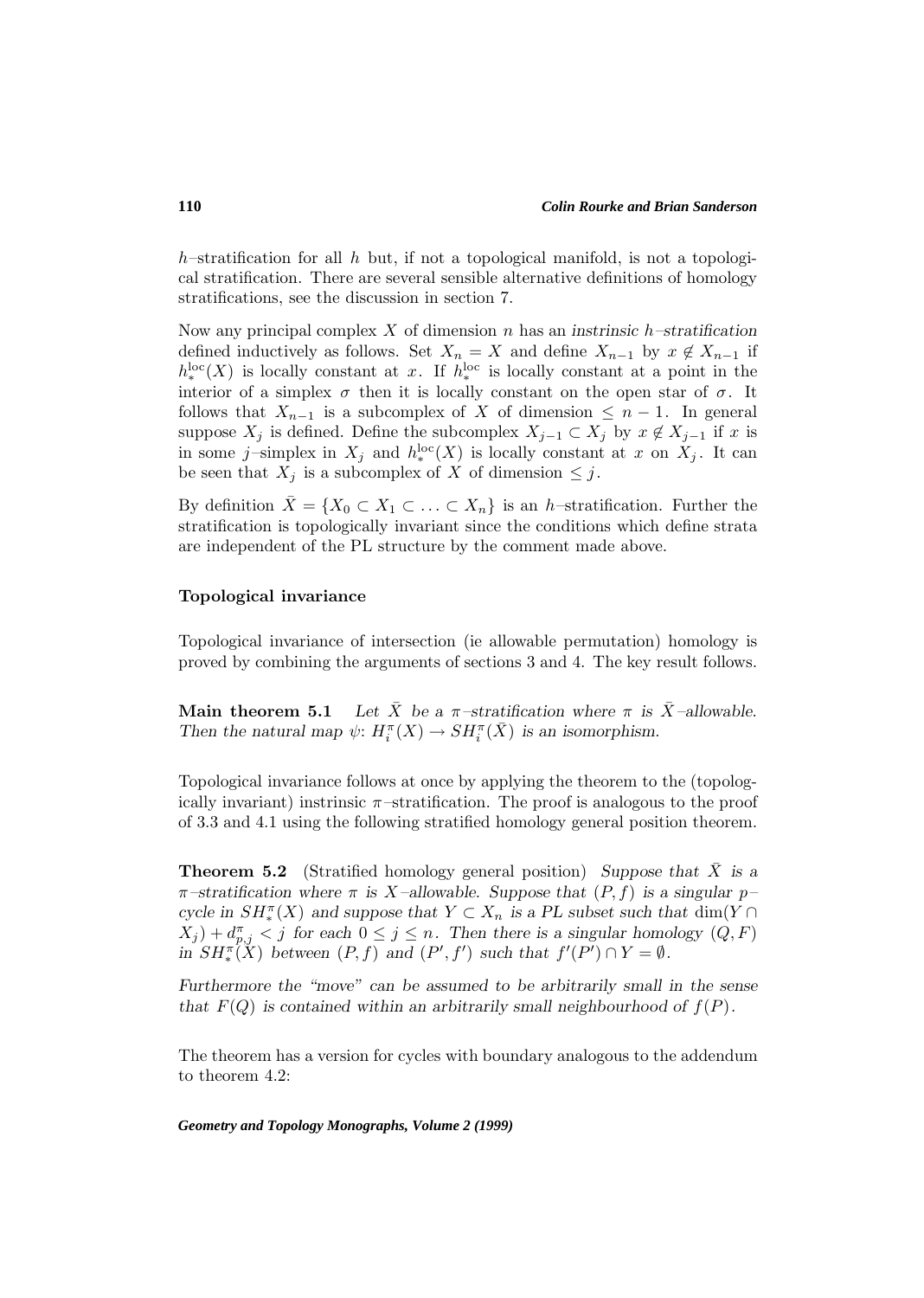### *Homology stratifications and intersection homology*

**Addendum** *Suppose that*  $\bar{X}$  *and* Y *are as in the main theorem and*  $(P, f)$  *is a singular* p*–cycle with boundary in* X *which satisfies the dimension restrictions for a cycle in*  $SH^{\pi}_*(X)$ . Then there is a relative singular homology  $(Q, F)$ *which satisfies the dimension restrictions for a homology in*  $SH^{\pi}_*(X)$  *between*  $(P, f)$  and  $(P', f')$  such that  $f'(P') \cap Y = \emptyset$ . Further the moves on both P *and* ∂P *can be assumed to be small, ie,* F(Q) *is contained within an arbitrarily small neighbourhood of*  $f(P)$  *and*  $F(Z)$  *is contained within an arbitrarily small neighbourhood of* f(∂P) *where* Z *is the restriction of the homology to the boundary.*

There is also an analogous relative version of the theorem which we leave the reader to state and prove.

**Proof** The theorem is very similar to the proof of theorem 4.2 with M replaced by X and we shall sketch the proof paying careful attention only to the places where there is a substantive difference. We merely have to prove the addendum and we use induction on n. As before we may cover X by small cones  $C_i \subset C_i^+$ (with the base of  $C_i$  denoted  $B_i$ ) which form  $n + 1$  disjoint subfamilies and such that Y meets each in a subcone and such that the local filtration follows the cone structure. (In this proof the cones are not homology balls and the bases are not homology spheres.)

It can be checked that the induced filtration on  $B_i$  is a  $\pi'$ -stratification; essentially this is because the local homology of  $C_i$  at  $B_i$  is the suspension of the local homology of  $B_i$ . In the following "cycle" means singular cycle in  $\pi$  or  $\pi$ -homology as appropriate.

We define a finite subset  $\mathcal{C} = \{C_1, C_2, \ldots, C_t\}$  such that  $\bigcup \mathcal{C}$  is a neighbourhood of  $Y \cap f(P)$  as before and we set up a subsidiary induction with exactly the same properties. The induction proceeds with no change at all for case 1. For case 2, which was the first place that properties of  $M$  were used, there are now two subcases to consider. Let c be the conepoint of C and let  $T$  (a subcone) be the intersection of the stratum of  $\overline{X}$  containing c with C.

**Case 2.1**  $f(P) \supset T$  In this case, by the dimension hypotheses Y misses T and hence, since Y is a subcone of  $C^+$  we have  $Y \cap C^+ = \emptyset$ , and there is nothing to do.

**Case 2.2** *There is a point*  $x \in T, x \notin P$ . In this case, denote  $C - B$  by  $C'$ . Now  $SH_*^{\pi}(X, X-x) \cong SH_*^{\pi}(X, X-C')$  by the definition of  $\pi$ -stratification and hence using excision  $SH_*^{\pi}(C, C-x) \cong SH_*^{\pi}(C, B)$ . But  $(P_1, f|)$  represents the zero class in the former group and hence in the latter. Thus there is a homology  $(Q, F)$  say in  $SH_*^{\pi}$  of  $(P_1, f)$  rel boundary to a class  $(P_2, f_2)$  say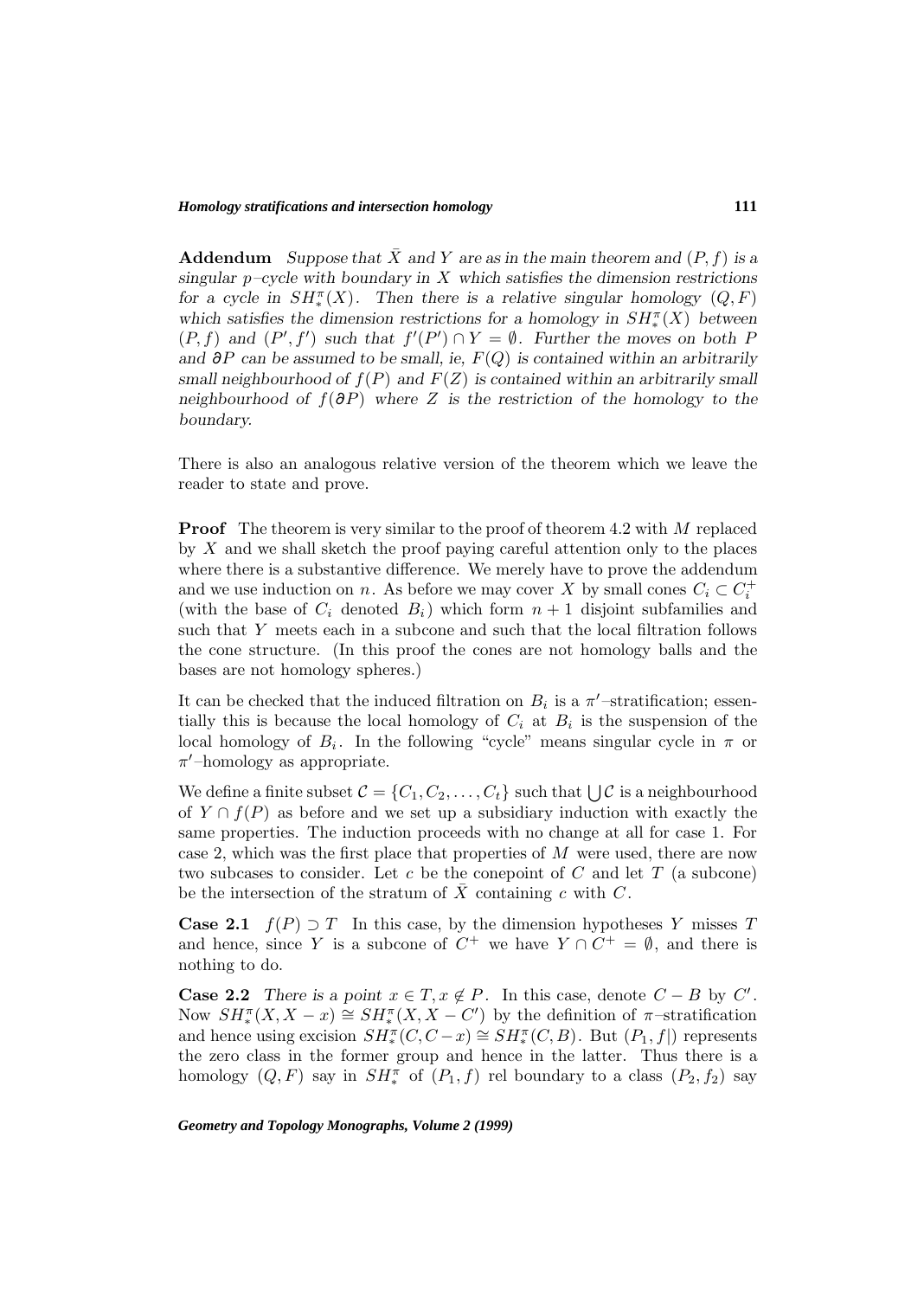with  $f_2(P_2) \subset B$ . The proof now terminates exactly as in the previous proof. We use  $(Q, F)$  to move  $(P, f)$  to  $(P_0 \cup_R P_2, f] \cup f_2$  (the first move) and then we apply induction to move  $(P_2, f_2)$  off Y in B extending by collars as before to produce  $(P', f')$  (the second move). The required properties are checked as before.  $\Box$ 

**Proof of the main theorem** The analogue of previous similar proofs now proceeds with obvious changes. Triangulate X by K and define  $CK_i^{\pi}$  as before. Then by stratified homology general position we can move an  $i$ -cycle in  $SH^{\pi}(\bar{X})$  off  $|CK_i^{\pi}|$  by a homology in  $SH^{\pi}(\bar{X})$  and hence by pushing down join lines we can move it into  $|K_i^{\pi}|$ . Similarly a homology can be moved into  $|K^{\pi}_{i+1}|.$  $\Box$ 

### **6 Intersection bordism**

We have given three equivalent definitions of permutation homology and we shall see shortly that there is a hidden fourth definition. All four generalise to give definitions of intersection bordism (and more generally of generalised intersection homology). Only two are the same for intersection bordism. We shall see that these two are topologically invariant.

The three equivalent definitions of the  $i<sup>th</sup>$  permutation homology group were:

(1) The homology of the chain complex:

$$
\ldots \longrightarrow H_{i+1}(K_{i+1}^{\pi}, K_i^{\pi}) \stackrel{\partial}{\longrightarrow} H_i(K_i^{\pi}, K_{i-1}^{\pi}) \stackrel{\partial}{\longrightarrow} H_{i-1}(K_{i-1}^{\pi}, K_{i-2}^{\pi}) \longrightarrow \ldots
$$

- (2) Cycles in  $K_i^{\pi}$  modulo homologies in  $K_{i+1}^{\pi}$ .
- (3) Singular permutation homology of a stratified set, ie, singular  $i$ -cycles meeting strata of dimension j in dimension  $\leq d_{i,j}^{\pi}$  modulo homologies meeting strata of dimension j in dimension  $\leq d_{i+1,j}^{\pi}$ .

The fourth equivalent definition follows from definition (2) using the property that  $K_i^{\pi}$  meets  $K^j$  in dimension  $\leq d_{i,j}^{\pi}$ , see lemma 3.1:

(4) Singular *i*-cycles in  $K_i^{\pi}$  which meet  $K_j$  in dimension  $\leq d_{i,j}^{\pi}$  modulo homologies in  $K_{i+1}^{\pi}$  which meet  $K^j$  in dimension  $\leq d_{i+1,j}^{\pi}$ .

Now let  $h$  denote smooth bordism then we can define permutation bordism theory (denoted  $h^{\pi}$ ) in direct analogy to permutation homology in any of the four ways listed above.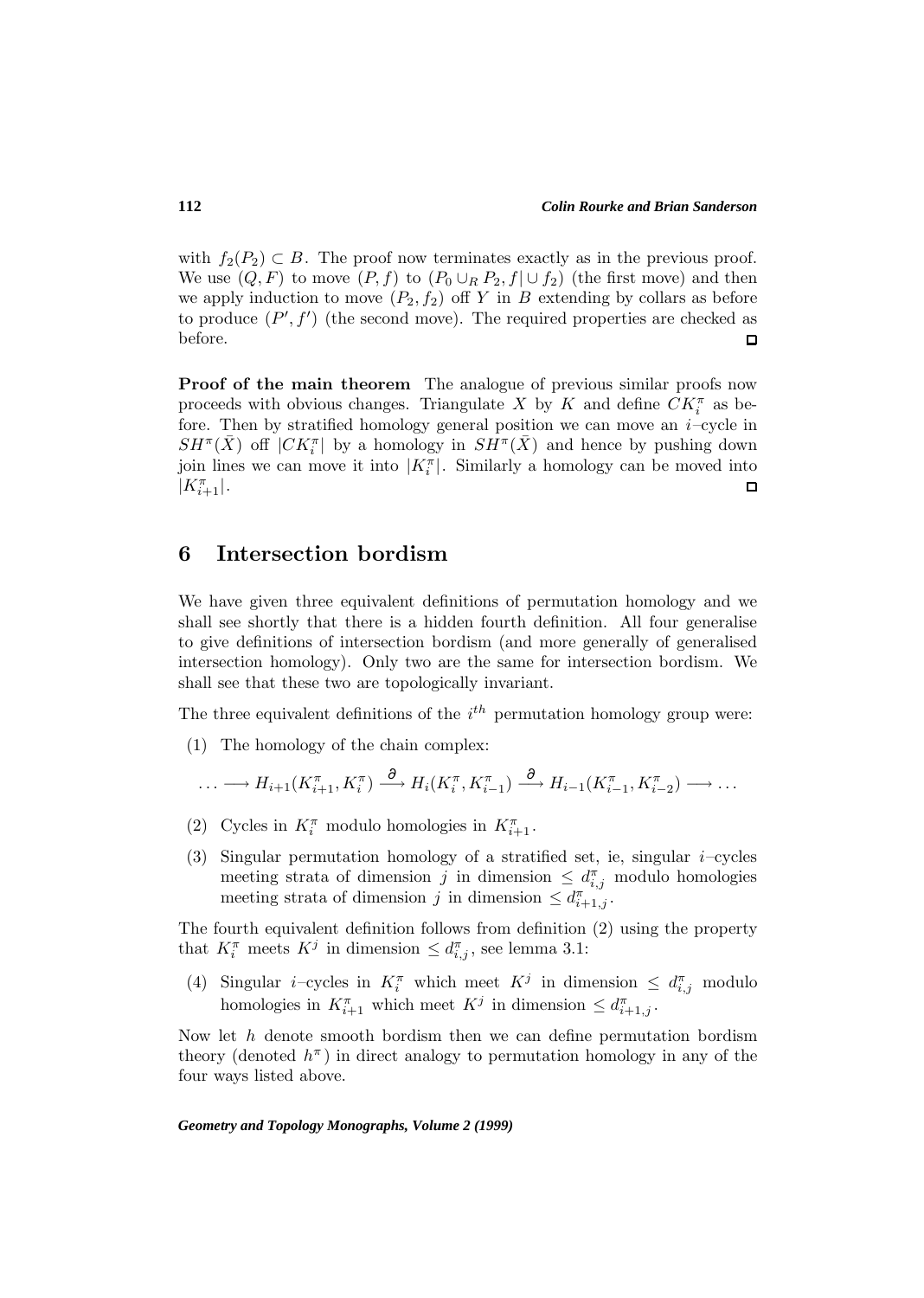There are natural maps between the four definitions of  $h^{\pi}$  as follows (3)  $\leftarrow$  $(4) \rightarrow (2) \rightarrow (1)$ . We shall see shortly that  $(4) \rightarrow (3)$  is an isomorphism. There is no reason to expect that either of  $(4) \rightarrow (2) \rightarrow (1)$  are isomorphisms. To prove  $(2) \rightarrow (1)$  is an isomorphism for homology the fact that homology groups vanish above the dimension of the complex is used; this is false for bordism. To prove that  $(4) \rightarrow (2)$  is an isomorphism another fact special to homology is used, namely that a cycle can be assumed to be simplicial and hence a subcomplex. Again this is in general false for bordism. In favour of the two equivalent definitions (3) and (4) we have the following result.

**Theorem 6.1** *Definitions* (3) *and* (4) *are equivalent for bordism and define a topological invariant of* X *.*

**Sketch of proof** Stratified homology general position (theorem 5.2) can be extended in two ways (1) replace  $\pi$ -stratifications by  $h^{\pi}$ -stratifications and  $SH^{\pi}$  by  $Sh^{\pi}$  (ie definition (3) above) and (2) delete the condition dim(Y ∩  $(X_j) + d_{p,j}^{\pi} < j$  and alter the conclusion to get  $\dim(f'(P') \cap Y \cap X_j) \leq \dim(Y \cap Y)$  $(X_j) + \tilde{d}_{p,j}^{\pi} - j$ . The proof is the same with obvious changes. This implies that a cycle in  $Sh^{\pi}$  can be assumed to meet  $K^{j}$  in the appropriate dimension by applying the theorem with  $Y = K^j$  and then the usual argument (make disjoint from  $CK^{\pi}$  and push into  $K^{\pi}$ ) yields a cycle in definition (4). A similar argument applies to a homology and this proves that definitions (3) and (4) coincide.

Topological invariance follows by applying this to the instrinsic  $h^{\pi}$ -stratification.

**Remarks 1**) Definition (4) is briefly considered by Goresky and MacPherson in [4, problem 1]. They do not state topological invariance but they point out that the definition is unlikely to yield any form of Poincaré duality. In defence of the definition we would observe that ordinary bordism has no Poincaré duality for manifolds (there is a duality between bordism and cobordism but none between bordism groups of complementary dimension). Thus there is no reason to expect a definition which generalises bordism of a manifold (intersection homology generalises ordinary homology of a manifold) to satisfy Poincar´e duality.

**2**) Let h be any connected generalised homology theory. Using the main result of  $[1]$  we can regard h as a generalised bordism theory (given by bordism classes of maps of suitable manifolds-with-singularity) and hence we can define permutation  $h$ –theory in analogy with permutation bordism as above. The analogue of the theorem is proved in exactly the same way. However it must be noted

*Geometry and Topology Monographs, Volume 2 (1999)*

 $\Box$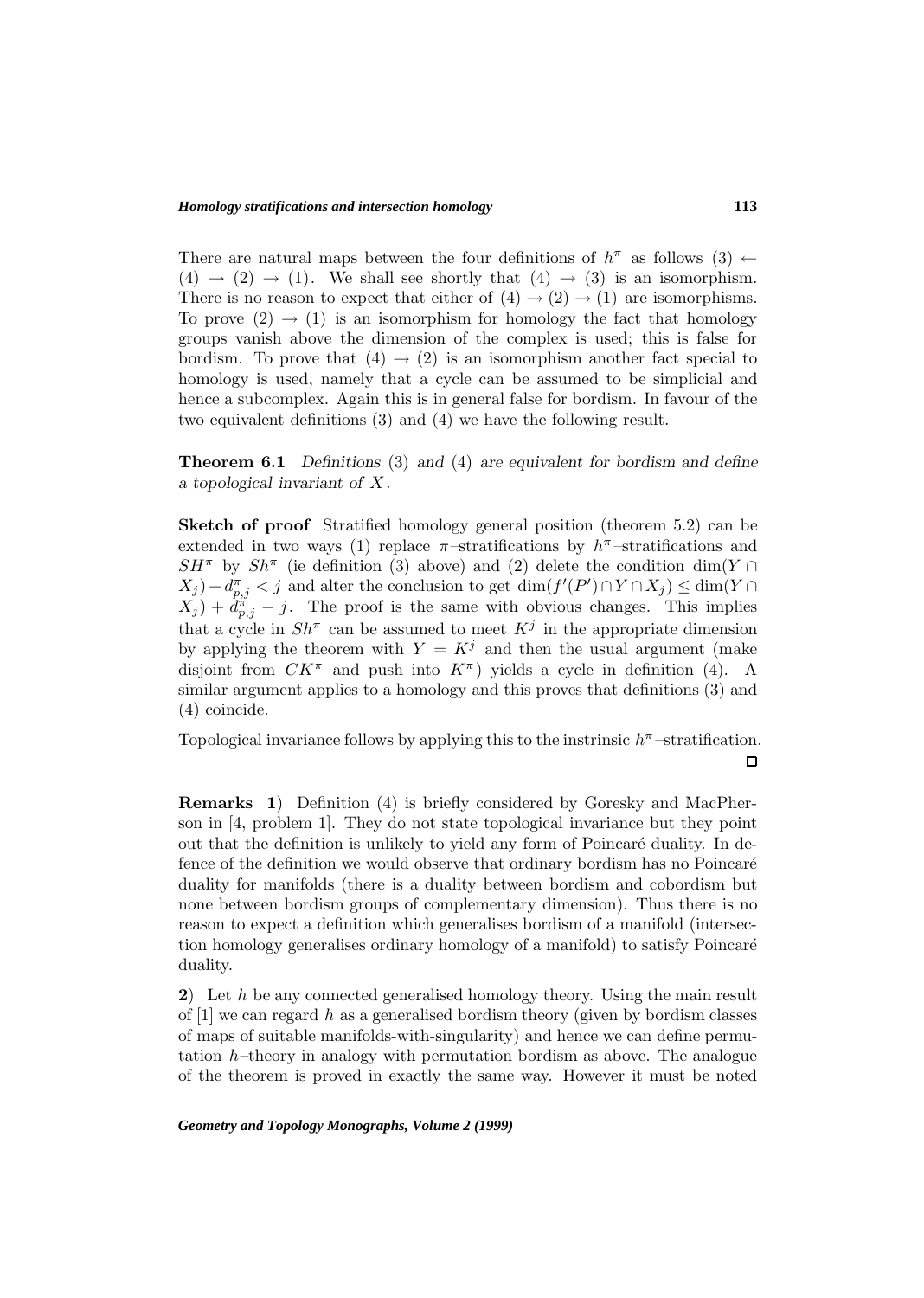that this definition is dependent on the particular choice of representation for the theory as bordism with singularities (which in turn depends on a particular choice of CW structure for the spectrum). Thus this construction does not define  $h^{\pi}$  unambiguously.

## **7 Questions about homology stratifications**

The following questions are asked in the spirit of a conference problem session. We have no clear idea how hard they are and indeed some may have simple answers which we failed to notice whilst writing them.

The simplest definition of homology stratification is given by using ordinary (integral) homology. Call such a stratification an H *–stratification*. Since, by the stable Whitehead theorem, a homology equivalence induces isomorphisms of all generalised homology groups, an  $H$ -stratification is an h-stratification for any generalised homology h. However this is not clear if h is intersection (ie allowable permutation) homology.

**Question 1** *Is an* H *–stratification a* π*–stratification for allowable* π*? In other words, if the local homology groups are constant on strata, is the same true for local intersection homology groups?*

Question 1 is connected to the problem of characterising maps which induce isomorphisms of intersection homology groups in terms of ordinary homology. Here is a related question. We say that a map  $f: X \to Y$  of filtered spaces (of dimensions n, m respectively) respects the filtration if  $f^{-1}(Y_{m-k}) \subset X_{n-k}$ for each  $k$ . A map which respects the filtration induces a homomorphism  $SH^{\pi}(X) \to SH^{\sigma}(Y)$ , where  $\pi$  is a (repeated) reduction of  $\sigma$  or vice versa, (cf King [5; page 152]).

Question 2 *Suppose that*  $i: \overline{X} \subset \overline{Y}$  *is an inclusion of filtered spaces which respects the filtration and induces isomorphisms of all ordinary homology groups for all strata and closures of strata. Does it follow that* i *induces isomorphism of intersection homology groups?*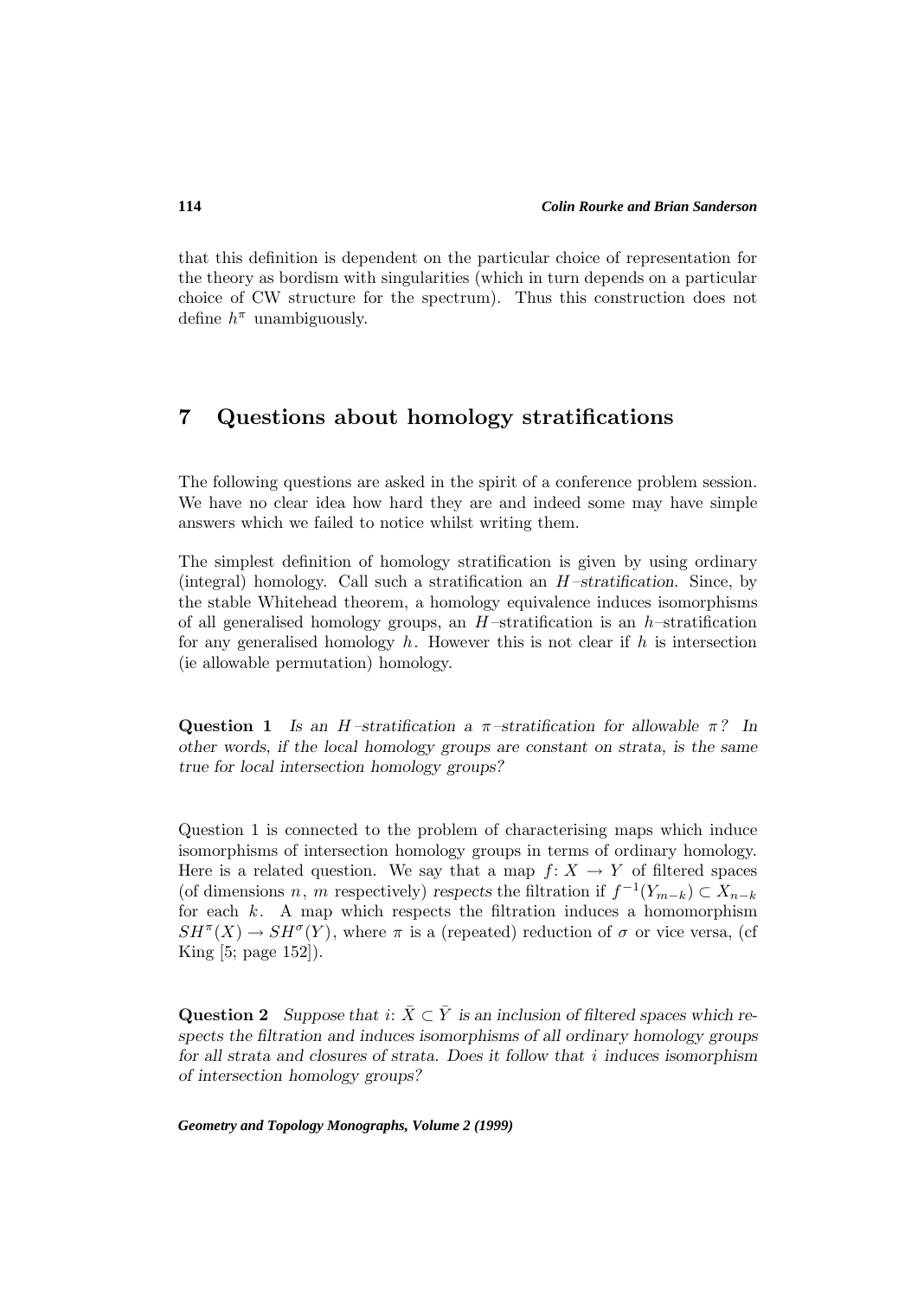### *Homology stratifications and intersection homology*

Question 1 is also related to the problem of functoriality of intersection homology [4, problem 4]. Our main theorem gives an intrinsic definition of intersection homology namely singular permutation homology of the intrinsic  $\pi$ -stratification where  $\pi$  is the appropriate allowable permutation. By the remarks above question 2, a map which respects the intrinsic  $\pi$ -stratification induces a homomorphism  $SH^{\pi}(X) \to SH^{\sigma}(Y)$ . This is a somewhat circular characterisation of maps inducing homomorphisms of intersection homology, since they are characterised in terms of intersection homology; it is almost as circular as the characterisation given in [4, bottom of page 223]. If question 1 has a positive answer, then the characterisation becomes rather less circular: maps which respect the intrinsic  $H$ -stratification induce homomorphisms of intersection homology.

**Question 3** *Is there a good geometric characterisation of maps which respect the intrinsic* H *–stratification? For example is it sensible to ask for a characterisation in terms of properties of point inverses?*

We have remarked that a locally trivial filtration with strata homology manifolds is an h–stratification for all h. The converse is easily seen to be false: glue three homology balls along a genuine ball in the boundary; the result is a homology stratification with the interior of the common boundary ball in one stratum, but is not necessarily locally trivial along that stratum. Indeed it is not clear that the strata of an  $H$ -stratification must be homology manifolds.

**Question 4** *Are the strata of an* H *–stratification homology manifolds? Is the same true of a* π*–stratification for allowable* π*?*

We now turn to other (stronger) definitions of homology stratification. These all have the property that the strata are obviously homology manifolds. Goresky and MacPherson use a somewhat different definition of  $h$ -stratification. Their "canonical"  $\bar{p}$ –filtration [3, bottom of page 107] is defined exactly like our instrinsic h–stratification except that instead of our condition that  $h_*^{\text{loc}}(X)$  is locally constant on  $X_j - X_{j-1}$  for each j they have two conditions:  $h_*^{\text{loc}}(X_j)$ and  $h_i^{\text{loc}}(X-X_j)$  are both locally constant on  $X_j-X_{j-1}$  where h is intersection homology (the latter makes sense: they are using homology with infinite chains, the second local homology group is the same as  $h_{*-1}(\text{lk}(x, X) - \text{lk}(x, X_i)))$ . The two conditions imply that  $h_*^{\text{loc}}(X)$  is locally constant. For ordinary homology if  $h^{\text{loc}}_*(X)$  and  $h^{\text{loc}}_*(X_j)$  are both locally constant then so is  $h^{\text{loc}}_*(X-X_j)$ . For intersection homology this is not clear.